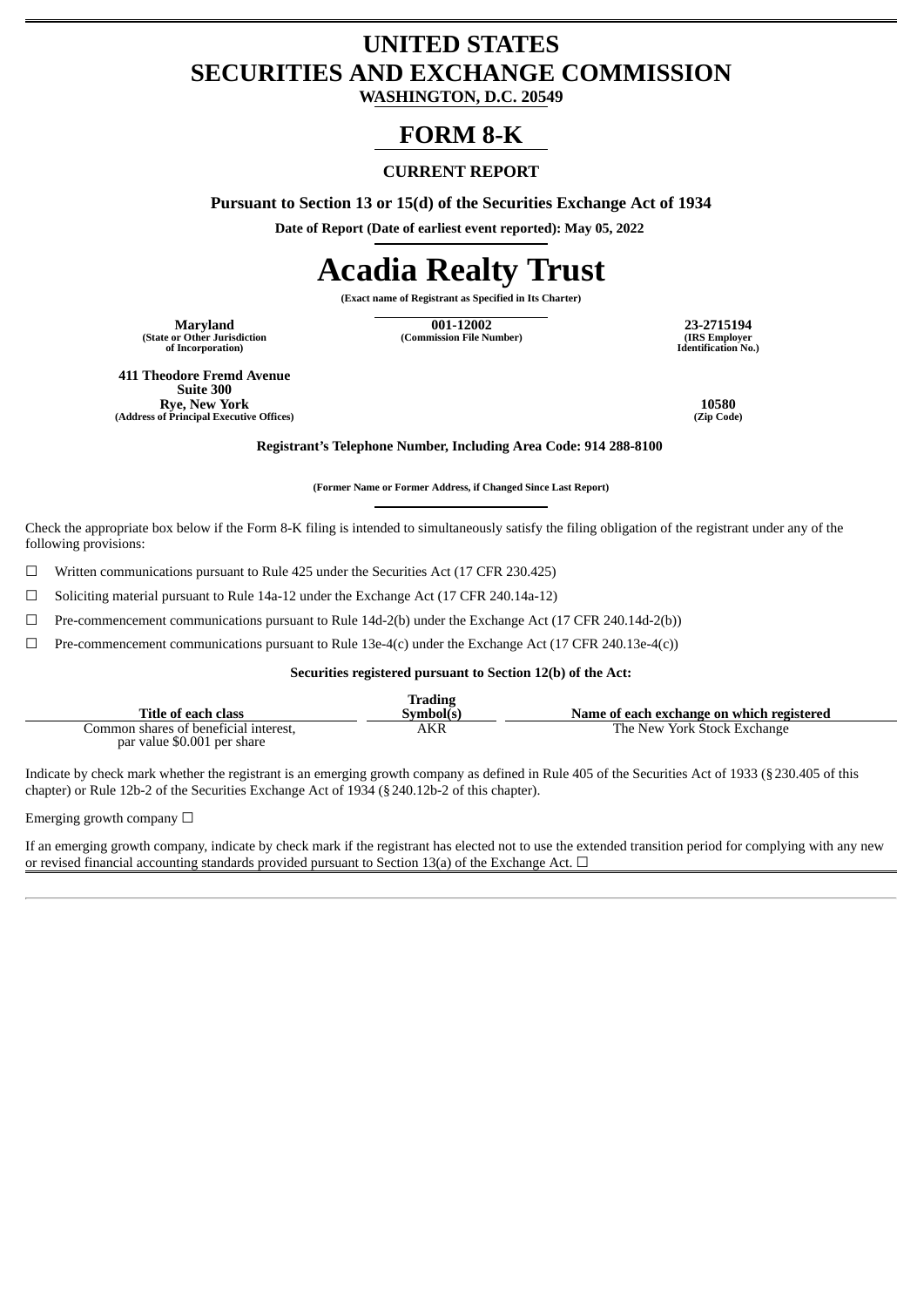#### **Item 5.07 Submission of Matters to a Vote of Security Holders.**

The annual meeting of shareholders of Acadia Realty Trust ("the Company") was held on May 5, 2022. Shareholders representing 89,487,982 common shares of beneficial interest ("Common Shares"), or 95.58%, of the Common Shares outstanding as of the March 8, 2022 record date, either participated or were represented at the meeting by proxy.

The proposals listed below were submitted to a vote of the holders of Common Shares ("Shareholders"). The proposals are described in the Company's definitive proxy statement for the annual meeting previously filed with the Securities and Exchange Commission.

The following table sets forth the voting results of the proposals.

|                                                                                                                 | <b>Votes Cast For</b> | <b>Votes Against</b> | <b>Abstentions</b> | <b>Broker Non-</b><br><b>Votes</b> |
|-----------------------------------------------------------------------------------------------------------------|-----------------------|----------------------|--------------------|------------------------------------|
| <b>Proposal 1 - Election of Trustees:</b>                                                                       |                       |                      |                    |                                    |
| Proposal 1a - Election of Trustee: Kenneth F. Bernstein                                                         | 87,139,843            | 998.647              | 1.437              | 1,348,055                          |
| Proposal 1b - Election of Trustee: Douglas Crocker II                                                           | 80,219,038            | 7,114,213            | 806,676            | 1,348,055                          |
| Proposal 1c - Election of Trustee: Lorrence T. Kellar                                                           | 78,188,017            | 9,950,469            | 1.441              | 1,348,055                          |
| Proposal 1d - Election of Trustee: Wendy Luscombe                                                               | 74,265,093            | 13,873,796           | 1,038              | 1,348,055                          |
| Proposal 1e - Election of Trustee: Kenneth A. McIntyre                                                          | 86,069,525            | 2,068,964            | 1.438              | 1,348,055                          |
| Proposal 1f - Election of Trustee: William T. Spitz                                                             | 82,460,022            | 5,677,965            | 1,940              | 1,348,055                          |
| Proposal 1g - Election of Trustee: Lynn Thurber                                                                 | 82,867,411            | 4,466,700            | 805,816            | 1,348,055                          |
| Proposal 1h - Election of Trustee: Lee S. Wielansky                                                             | 85,054,481            | 3,084,387            | 1,059              | 1,348,055                          |
| Proposal 1i - Election of Trustee: C. David Zoba                                                                | 86,069,800            | 2,068,640            | 1,487              | 1,348,055                          |
| Proposal 2 - Ratify BDO USA, LLP as Independent Registered<br><b>Public Accounting Firm</b>                     | 88,499,936            | 985,844              | 2,202              | N/A                                |
| Proposal 3<br>- Approval, on an Advisory<br>Basis, of<br>the<br><b>Compensation of Named Executive Officers</b> | 85,334,657            | 2,786,579            | 18.691             | 1,348,055                          |